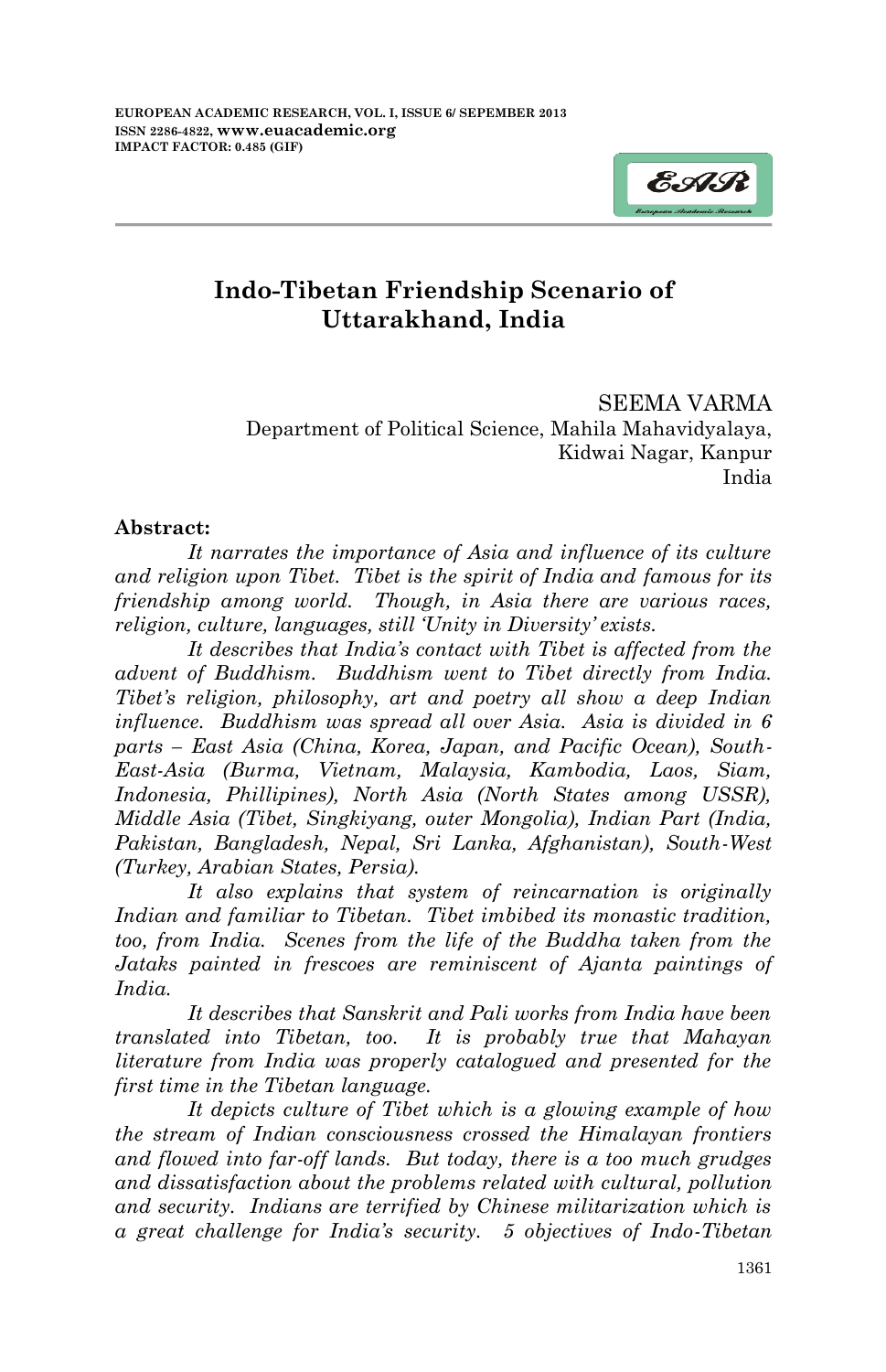*Friendship-Society (IFTS) are narrated to protect, promote and enrich their-*

- *1. The cultural Heritage*
- *2. Economic Interests*
- *3. Political freedom*
- *4. Environmental settings*
- *5. Civilization to fit.*

*It describes political status of India and Tibet and rude shock in 1991 about police brutality and imprisonment. It throws light upon declaration of Dalai Lama – Strasburg Peace proposal in European Parliament – a dream of earth for humanity, Reflects India's attitude towards Tibet's peace and Narrates views of Lok Nayak Jai Prakash Narayan.* 

*It explains about the visit of Dalai Lama in Bodha Gaya (Bihar) convention and participation of Tibetans from Sarnath (Varanasi, U.P.) and Dharmsala (H.P.)* 

*A scenario of Uttarakhand newly born state in 2000 has been shown in context to Tibetan's residents here. It Explains about Tibetan Home Foundation, Children Village, Old Age Home, Women Centre, Vocational Centre of handicrafts, handlooms centre also.* 

*It describes about Tibetan colonies, schools, dispensaries, hospitals and Buddhist temples established in Dehradun, Mussoorie aided by Indian Government. The land for rehabilitating them was donated by Shri Vinoba Bhave in Bhoodan Movement. Here is a Shakya Study Centre for Tibetan Children's studies and colonies are situated as Dikling Colony, Dhandu colony, Rajpur, Mussoorie, Lakhanwala, Manduwala, Bhauwala, Khera camp, Vikasnagar etc.*

*It concludes with address of Labsang Sansye to students of Mussoorie and dehradun in Tibetan Foundation and Central. In his address a shameful act of bomb blast in Bodh Gaya (Bihar) was mentioned. This type of action should not be occurred in future because India and Tibet both believe in peace and non-violence. The views of Mahatma Gandhi and Dharm Guru Dalai Lama are same.*

**Key words**: Asian culture, Tibet, Buddhism, Indian influence, IFTS.

Asia is very much important in the history of world and India is famous for friendship among world. Human civilization firstly originated in Asia. Probably, all religions were originated in Asia. Asia is renowned in world"s history for its religion, culture, science and politics.

Asia consists of all natural phenomena, weather and geographical conditions. Various races and languages with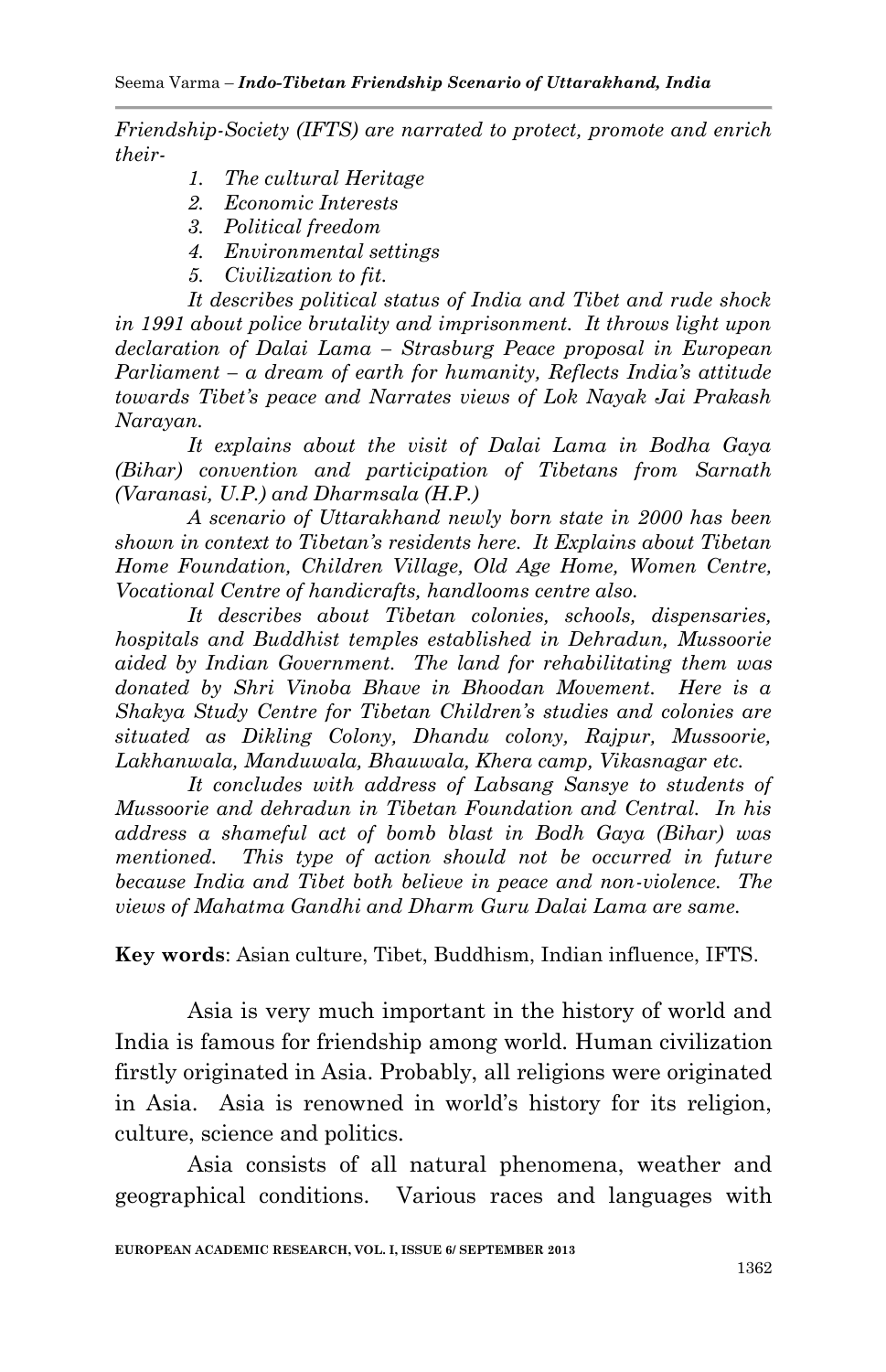various cultures exist here. But there is something – Unity in Diversity which makes difference its people from the people of Europe, Africa and America. Ancient Indo-Aryan had relation with China and they have business contacts in far countries too.

## **Tibet the spirit of India:**

Generally, we think of India"s contacts with Tibet with effect from the advent of Buddhism there. According to the Tibetan tradition, these contacts go further back in history. Tibetan chronicle"s and scholars like Bu-ston suggest that the Tibetan race stems from the descendents of a Military General Rupali belonging to the Kaurva army. According to the Tibetan legend, Rupali fled to Tibet after the defeat of the Kaurvas at the hands of the Pandavas in the epic battle of Mahabharata and was followed by a large numbers of his followers.

For centuries past Tibet had flourished as a repository of an ancient culture thriving under the silence and solitude of firmament, away from the tumult and turmoil of the world. Tibet was known to mankind not for its wealth and weaponry but for the heights of its spiritual glory and depth of the philosophical thought. Religion had keynote of this culture.

Buddhism went to Tibet directly from India. Being the land of the noble master, the Buddha, India, represents to the Tibetans mind, the birth place of all that is noble in thought and deed. Tibet's religion, philosophy, art, poetry all shows a deep Indian influence. Buddhism was spread not only in India, but in Central Asia, Afghanistan, China, Japan, Ceylon, Burma, Siam, Tibet etc., and a religious-cultural unity was established between large parts of Asia.

Asia has been divided in 6 divisions:

- 1. East Asia China, Korea, Japan, Pacific Ocean.
- 2. South-East Asia Burma, Vietnam, Malaysia, Kambodia, Laos, Siam, Indonesia, Philippines etc.
- 3. North Asia North states among USSR.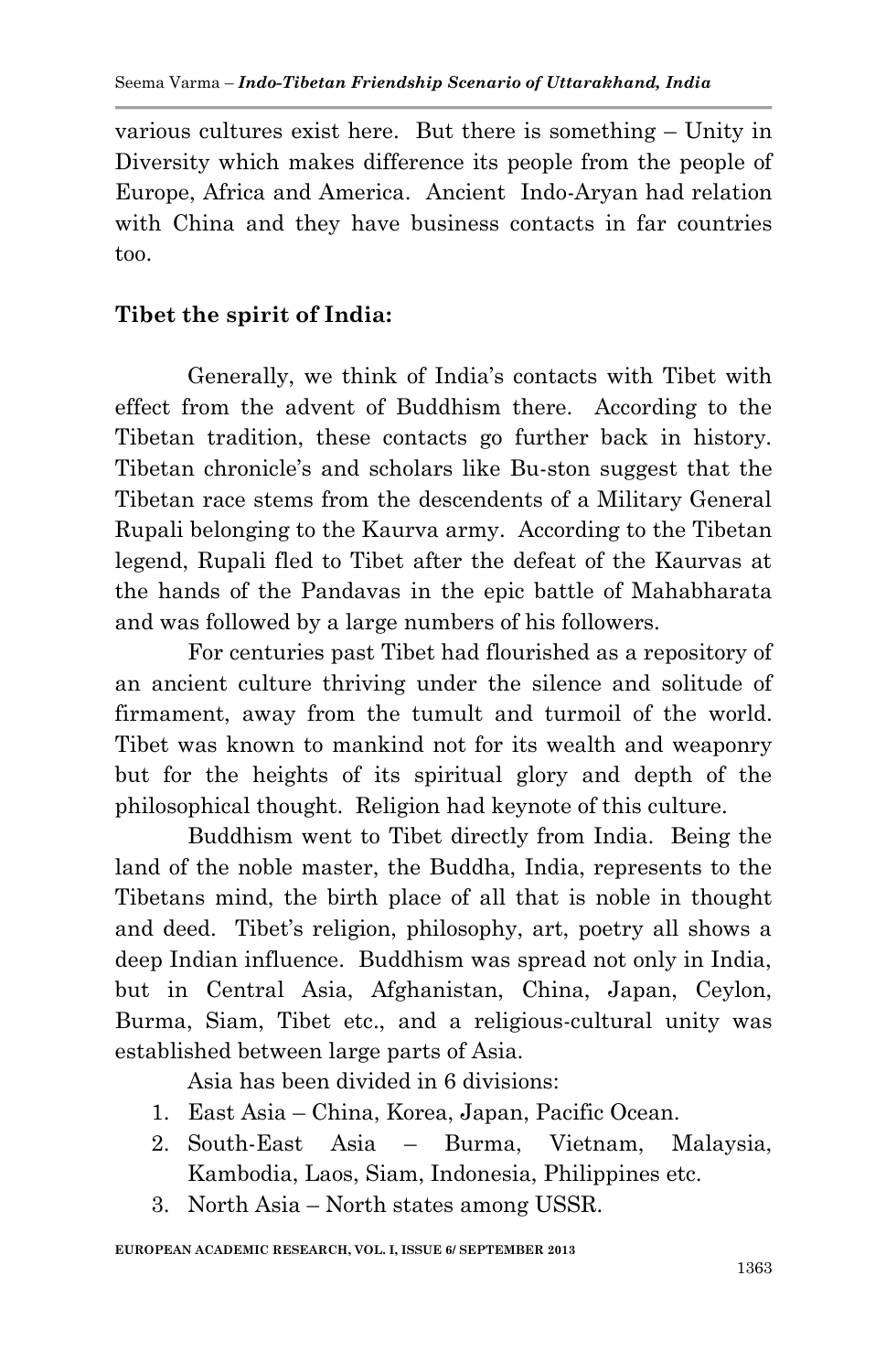#### Seema Varma – *Indo-Tibetan Friendship Scenario of Uttarakhand, India*

- 4. Middle Asia –Tibet, Singkiyang, Outer Mongolia.
- 5. Indian Part India, Pakistan, Bangladesh, Nepal, Sri Lanka (Ceylon).
- 6. South-West Turkey, Arabian State and Persia (Iran). The soul of God, Mountain King Himalaya is situated in

North. Famous poet Kalidasa also considered Himalaya as a norm to measure the earth, soul of God. Kalidasa has narrated his heart's expression about Himalaya like this:

> "Astuttarasyan Dishi Devatma, Himalayon naam Nagadhiraja, Purvaparo toy Nidhi wa gahya, Sthita Prithivya eva mandandah."

Himalaya consists five parts – Nepal, Mumaon, Garhwal, Punjab and Kashmir.

The system of reincarnation, originally is Indian, and familiar to the Tibetan since the advent of Buddhism is Tibet, came into popular vague in their country largely from the time of Gendun – Dubpa, the first Dalai Lama.

The basis of this belief and practice is the age old Indian philosophy of rebirth, which does not see death as an end, but as an occasion for the soul to assume a new cloak after the previous one no more remains fit to serve it. However, the word Dalai Lama is not an Indian word. Dalai is the Mongol translation of the Tibetan word "gyamtso" which means Great Ocean.

#### **The Monastic Tradition:**

Tibet imbibed its monastic tradition, too, from India. Buddhism was the first monastic religion of the world. Monasteries are sprinkled throughout the length and breadth of Tibet as a monument to its connection. Scenes from the life of the Buddha taken from the Jataks pointed in frescoes are reminiscent of Ajanta paintings of India. However, the direct inspiration of the Tibetan painter came not from Ajanta, but from the art of the Pala Kings of Bengal.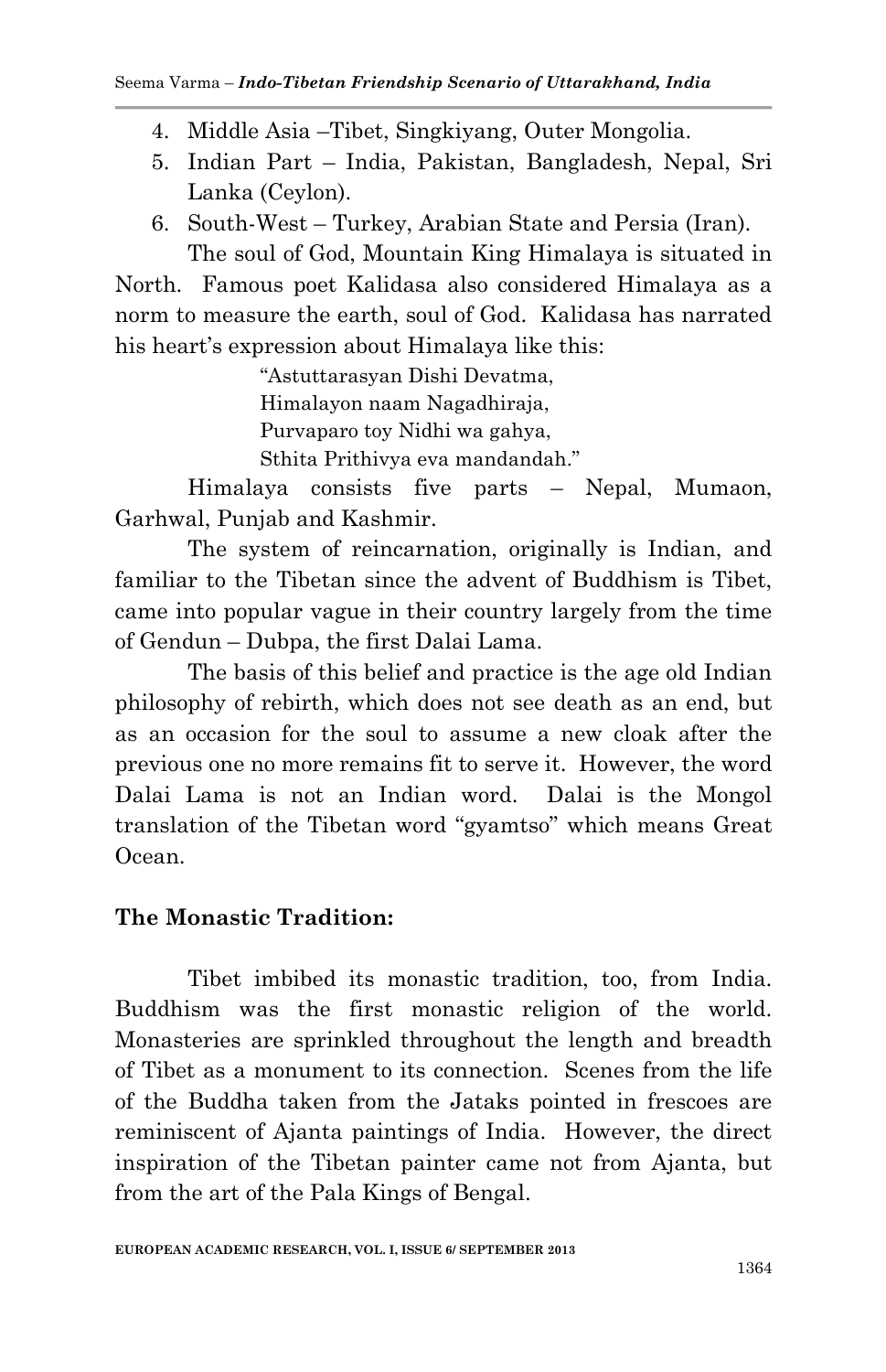Sanskrit and Pali works from India have been translated into Tibetan by very experts, one of each language. It is probably true that the Mahayan literature from India was properly catalogued and preserved for the first time in the Tibetan language.

# **Cultural Heritage of Tibet:**

The culture of Tibet is a glowing example of how the stream of Indian consciousness crossed the Himalayan frontiers and flowed into far-off lands, transforming them body, mind and soul into an eternity of love, peace and compassion through a community of ideals and Institutions.

While India is forgetting those ancient links with Tibet, Tibetans everywhere adore India as the root of all that is noble and good and worthy of emulation in the history of human civilization.

# **Security:**

Today, there is too much grudges and dissatisfaction about the problems related with their cultural, pollution and security among all the peoples of India from Laddakh to Arunanchal state. Indians are terrified by Chinese militarization, atomic tests and garbage. Due to China"s policy whole Himalayan area is feared by serious political disturbances. Arms cooperation to Pakistan, interference in Burma, powerful naval forces and Purulia Arms Case is a great challenge for India"s security. There may be any party in Government (Central) but the problem of Himalayas and security is responsibility for all.

## **ITFS:**

Dalai Lama said, "Tibet and India not only share age-old religious and cultural ties but the interests and the future of the two countries is also closely linked with each other."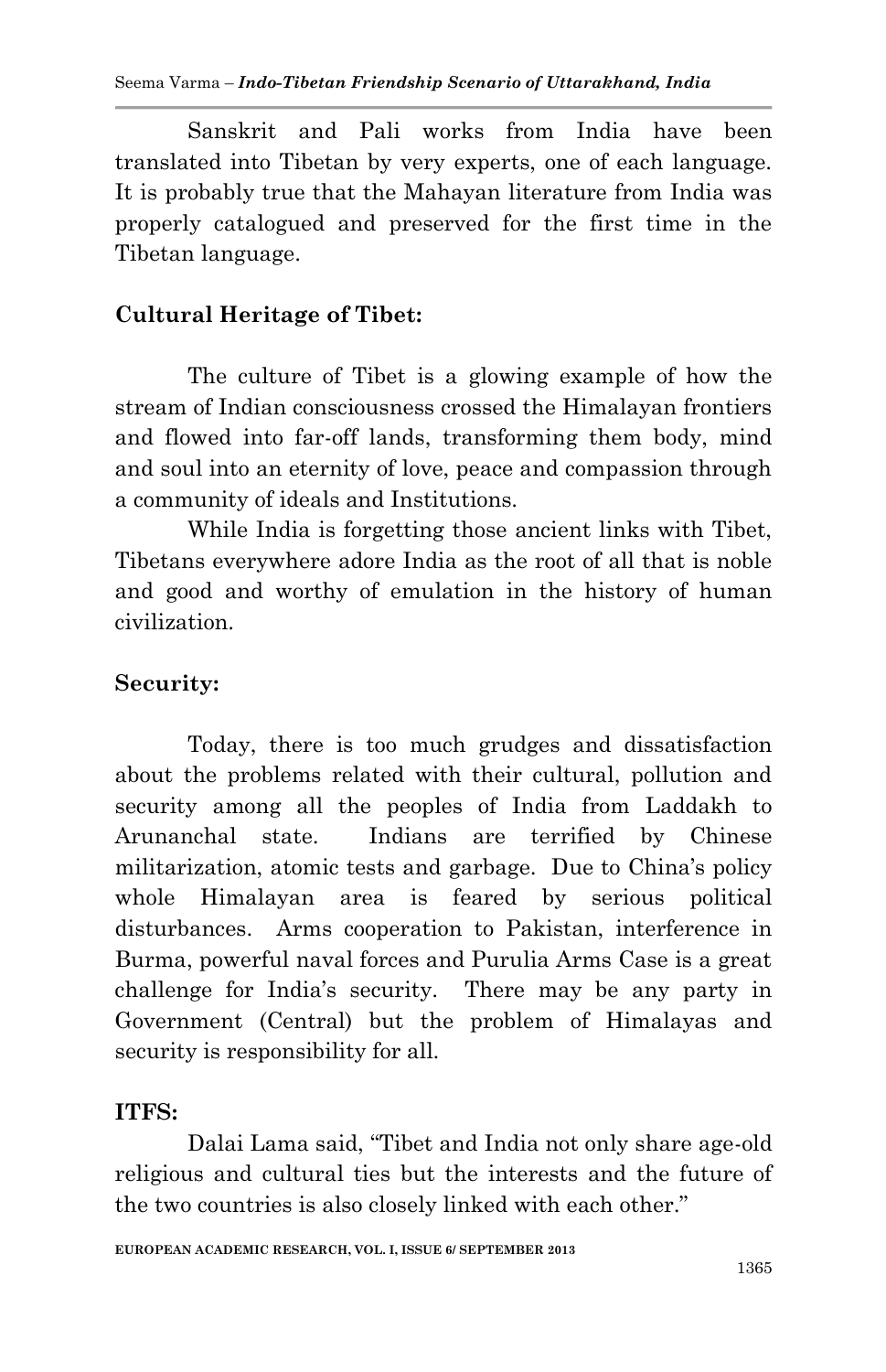In the words of Shri Jai Prakash Narain: "Tibet Lost Forever? No, a thousand times no, Tibet will not die, because there is No death for the human spirit."

In India, India-Tibet Friendship Society (ITFS) is dedicated to promote friendship between Indian and Tibetan people. Their objective is to protect and enrich-

- a) The cultural heritage
- b) Economic interests,
- c) Political freedom,
- d) Environmental setting and
- e) Civilization identity of India and Tibet.

ITFS is expression of age-old affinity between India and Tibet. The present phase of India-Tibet friendship was inaugurated by organizing All India Tibet Convention (Calcutta: May 30 – 31, 1959, Delhi: April 9 – 11, 1960) under the leadership of Shri Jai Prakash Narain. It was furthered by Himalaya Bachao Sammelan inspired by Dr. Ram Manohar Lohia in 1960.

In contribution of Sardar Patel, Dr. Ambedkar, Dr. Rajendra Prasad, Pt. Jawahar Lal Nehru, Shri Rajgopalachari, Pt. Deen Dayal Upadhyaya, Shri Morarji Desai, Shri Lal Bahadur Shastri, Shri M.C. Chhagla, Nijalinggappa and Chaudhary Charan Singh have been invaluable in the growth of this unique relationship. In 1989, at Delhi an International Conference on Tibet and Peace in South Asia has been the most significant milestones of friendship in the 1980's.

#### **Political Status:**

But it received a rude shock in December, 1991 when the Tibetans and Indians were subjected to police brutalities, imprisonment and repression to prevent them from demonstrating for freedom of Tibet during the visit of Chinese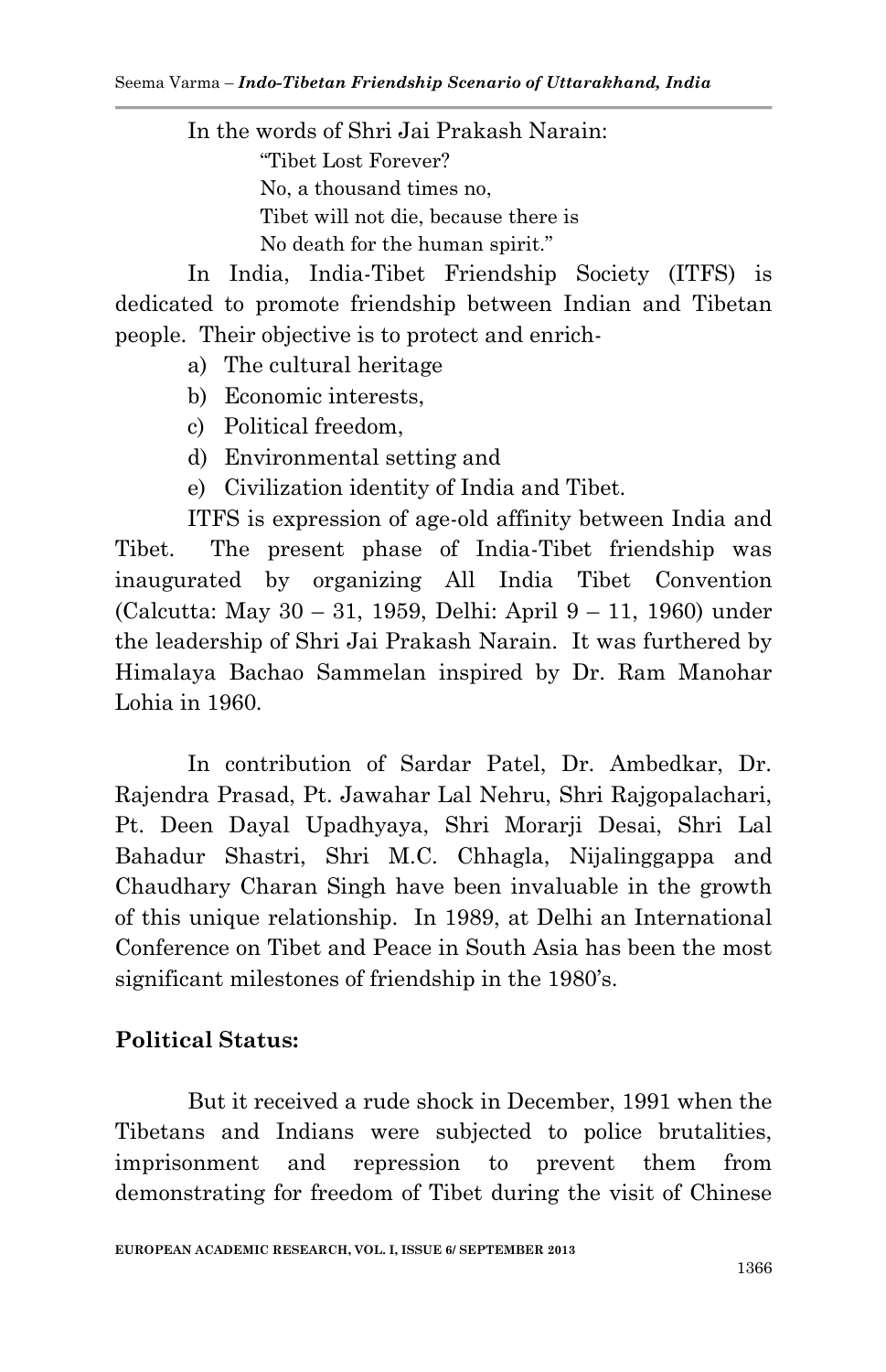Prime Minister Mr. Li Peng. A deep feeling of shame and revulsion overwhelmed the Indian people as expressed in the judgment of our Supreme Court it brought all the friends of Tibet in India together in a national convention of New Delhi and thus was born Indian-Tibetan Friendship Society in 1992.

Dalai Lama has declared Strasberg Peace proposal in Europeal Parliament which is a dream of earth for humanity.

The main five points are:

- 1. To change whole Tibet in a peace zone,
- 2. To give-up the demographic migration of Chinese in Tibet,
- 3. To have a respectful attitude towards human rights and democratic freedom of Tibetans,
- 4. To protect and develop the Natural Resources of Tibet and to stop the manufacturing of atomic instruments, arms-weapons upon the land of Tibet.
- 5. To arrange serious discussion upon the inter-relation between China and Tibet.

India did not hesitate to deplore China's invasion of Tibet when the People"s Liberation Army forced its entry into Tibet in 1949. In a note dated October 26, 1950, the Indian foreign office told the Chinese foreign office how it looked at the event:

> "In the context of world events, invasion by Chinese troops of Tibet cannot but be regarded as deplorable and in the considered judgment of the Government of India, not in the interest of China or peace."

If India had treated Tibet as an integral part of China, it would certainly not call the entry of Chinese forces into Tibet as an invasion. May, it treated Tibet as a full-fledged country as is evident from a note the Government of India had sent to the Tibetan Government, soon after attaining independence.

> "The Government of India would be glad to have an assurance that it is the intention of the Tibetan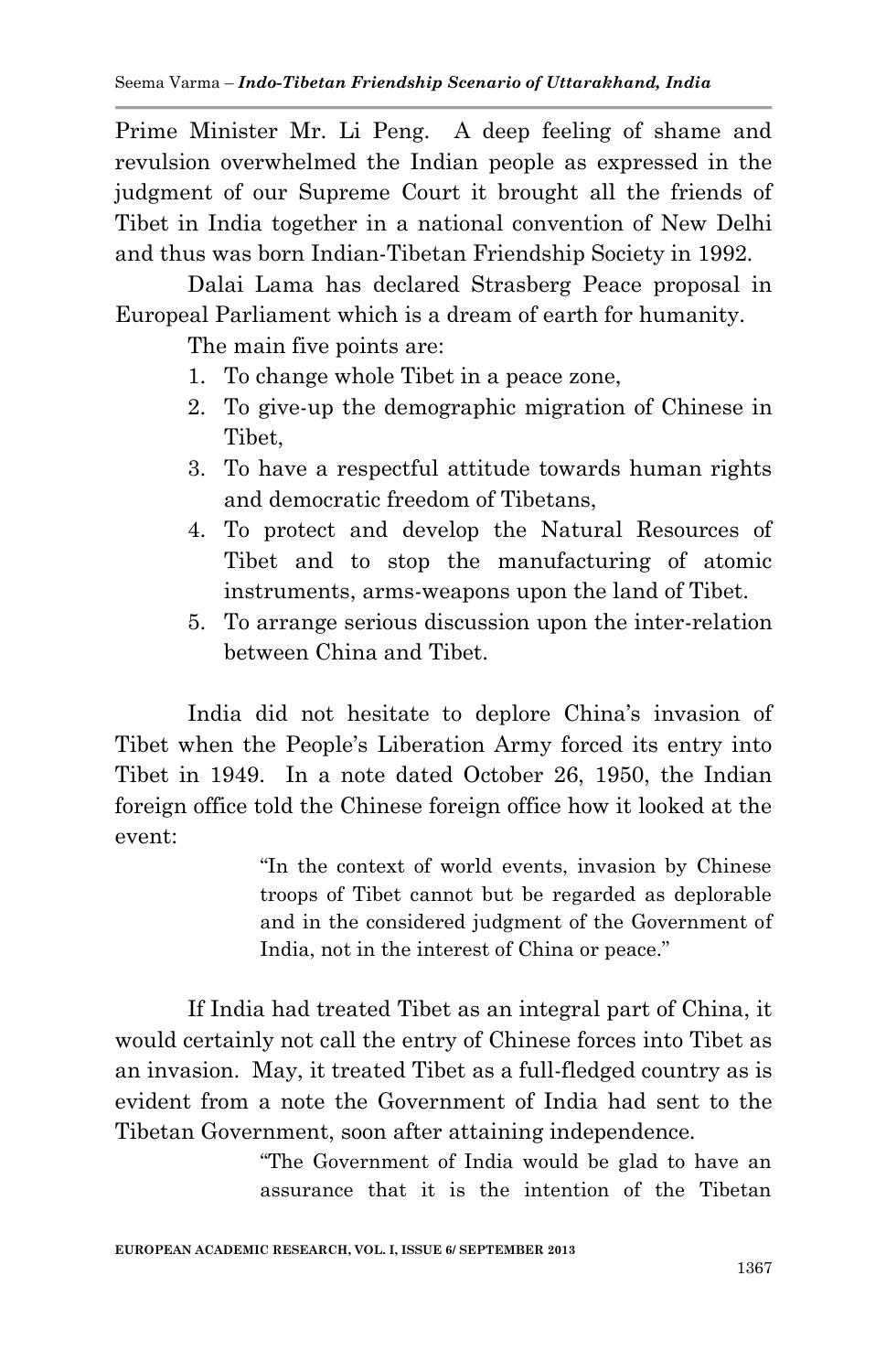Government to continue relations on the existing basis until new arrangements are reached that either party may wish to take up. This is the procedure adopted by all other countries with which India has inherited treaty relations from His Majesty"s Government."

This attitude of India towards Tibet was not only will merited but one that had many precedents. Only a few months before India's Independence, Prime Minister's initiative in his capacity as Prime Minister of the interim government an Asian Conference was organized in New Delhi to which Tibet was invited as a participant along with other countries of Asia and its flag was flown with other participating nations.

Reacting to the Chinese betrayal Dr. Rajendra Prasad said at the GandhiMaidan in Patna on October 24, 1962:

> "Freedom is the most sacred boon. It has to be protected by all means – violent or non-violent. Therefore, Tibet has to be liberated, from the iron grip of China and handed over to the Tibetans."

Even before the Chinese invasion of India, there had been voices galore in India to protect Tibet's freedom and the Tibetans right to self-determination. Acharya Kripalani said of Tibet in the Lok Sabha on May 8, 1959:

> "It was a nation which wanted to live its own life and it sought to have been allowed to live its own life. A good government is no substitute for self-government."

In All India Convention on Tibet on 30 May, 1959, Lok Nayak Jai Prakash Narayan concluded:

> "Tyrannies have come and gone to Casers and Cgars and dictators. But the spirit of man goes as forever. Tibet will be resurrected."

From the time the Dalai Lama sought refuge in 1959 in India, he has committed himself to the secular education of his people and to the establishment of representative, democratic institutions which would foster the pride and self-confidence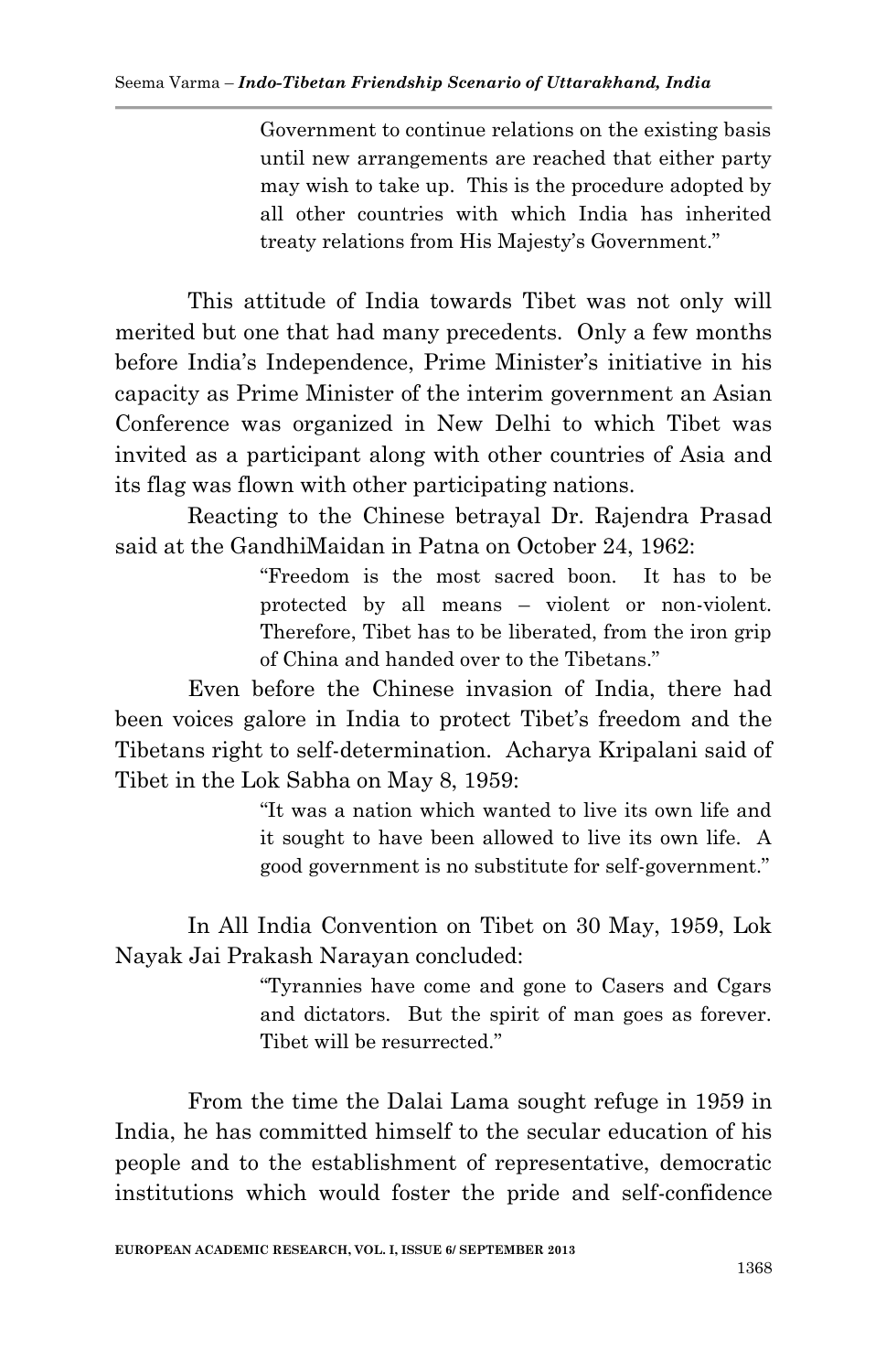that his people require for surviving in today"s world without losing their heritage. Tibetans are resettled in many countries all over the world, but mainly in India where the government of India allocated large tracts of land for resettlement and provided facilities for schools, hospitals and social welfare; their Buddhist faith, in fact, originated in India.

Dalai Lama made the announcement in January, 1960 in Bodh Gaya (Bihar) where Lord Buddha attained enlightenment, thus emphasizing the historic, cultural and religious links between Tibet and India.

The Assembly of Tibetan people"s Deputies is located in a township above the hill town of Dharmsala in the Dhauladhar range of Himalayas in North India. A group of spirited Tibetans from Sarnath, near Varanasi, came to Dharmsala in July, 1972 and persuaded to convene a People"s Representative **Convention** 

# **Scenario of Uttarakhand:**

With reference to Tibetan's settlement in Uttarakhand few words are to be said – The Central Himalaya is called "Uttarakhand Himalaya". The word "Uttarakhand" was born after a new political and administrative process. Uttarakhand is situated in between East of Nepal, West of Himachal Pradesh, Tibet (China) in North district. At present it is divided in "Garhwal" and "Kumaon" two Mandals, but its Geographical, cultural and economic structure is same. E.T. Atkinson described it - "From ocean to Himalaya and Tons Yamuna to Kali Sharda all North-Hill area of Uttar Pradesh is same from the geographical, historical and cultural point of view.

Newly State "Utaranchal" was born on 9 November, 2000. Tibet freedom is a question upon the world map. Indo-Tibetan-Friendship-Society (ITFS) is very much active in Uttaranchal, too. This Uttaranchal has been renamed "Uttarakhand" state. Its capital is Dehradun.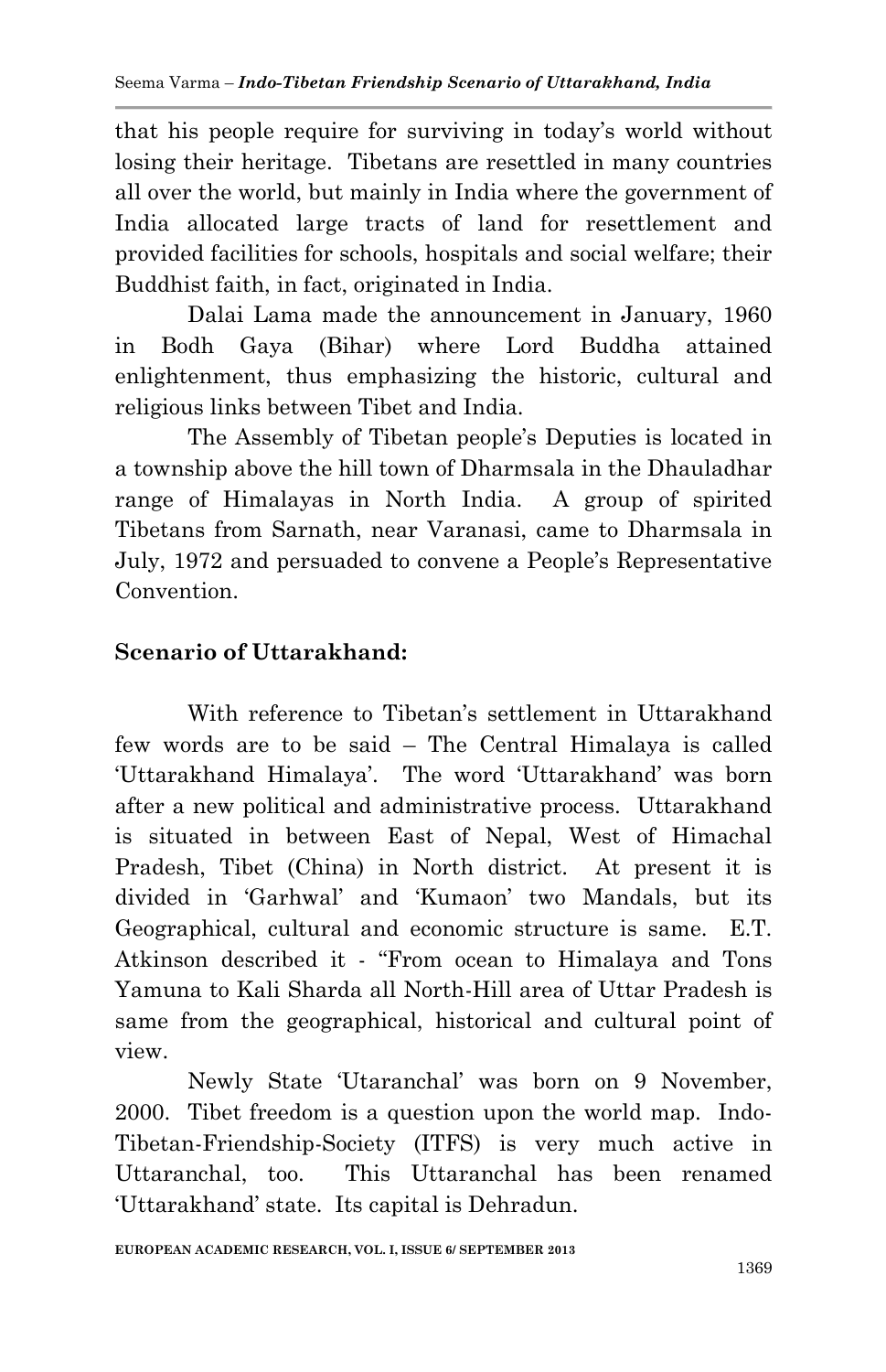Dalai Lama – Dharamguru of Tibet, when left Tibet in 1959 after Chinese invasion, that time Tibetans refugees were entering in India. They were few in numbers at thast time. After 1959 they came in large numbers to India. Shri Dalai Lama stayed at Birla House in Mussoorie from April, 1959 to 1960. After that time he is gfoverning his exile government in Dharamsala (Himachal State).

## **Tibet Home Foundation:**

Param Pawan Shri Dalai Lama has established Tibet Home Foundation Institution in November, 1962 in Mussoorie, which is dedicated to orphan, semi-orphan, Tibetan children. Dalai Lama stayed in the house in 1960 in 'Happy-Valley'. In 1959 so many Tibetan families with small kids came away with Dalai Lama. But at that time there was a problem of education and health of Tibetan children before him. Because children were suffering from Malaria, fever and so many diseases because of change of cold climate to hot climate of India. Several Tibetan died. Therefore, God father and Mother were employed for caring of children and 3 homes with 75 children were opened in Tibet Homes Foundation.

Tibet Homes Foundation celebrated its 38 Founder's day and got too much success in far decades. This home is taking care of about 2000 children and 300 aged persons now. Yet, today also Tibetan are tortured by Chinese. So, Tibetans are sending their children for shelter in India through difficult routes of Himalayan Mountains. Now there are about 30 Homes in this which started its foundation in 1960. There are 11 small Homes, a girl"s senior hostel, a senior boy"s hostel, a vocational training centre and a senior-secondary school to fulfill the educational needs of children.

All children residing in Homes have to go in Tibetan School Homes. This school is affiliated to Delhi Central Education Board. The school provides opportunities for all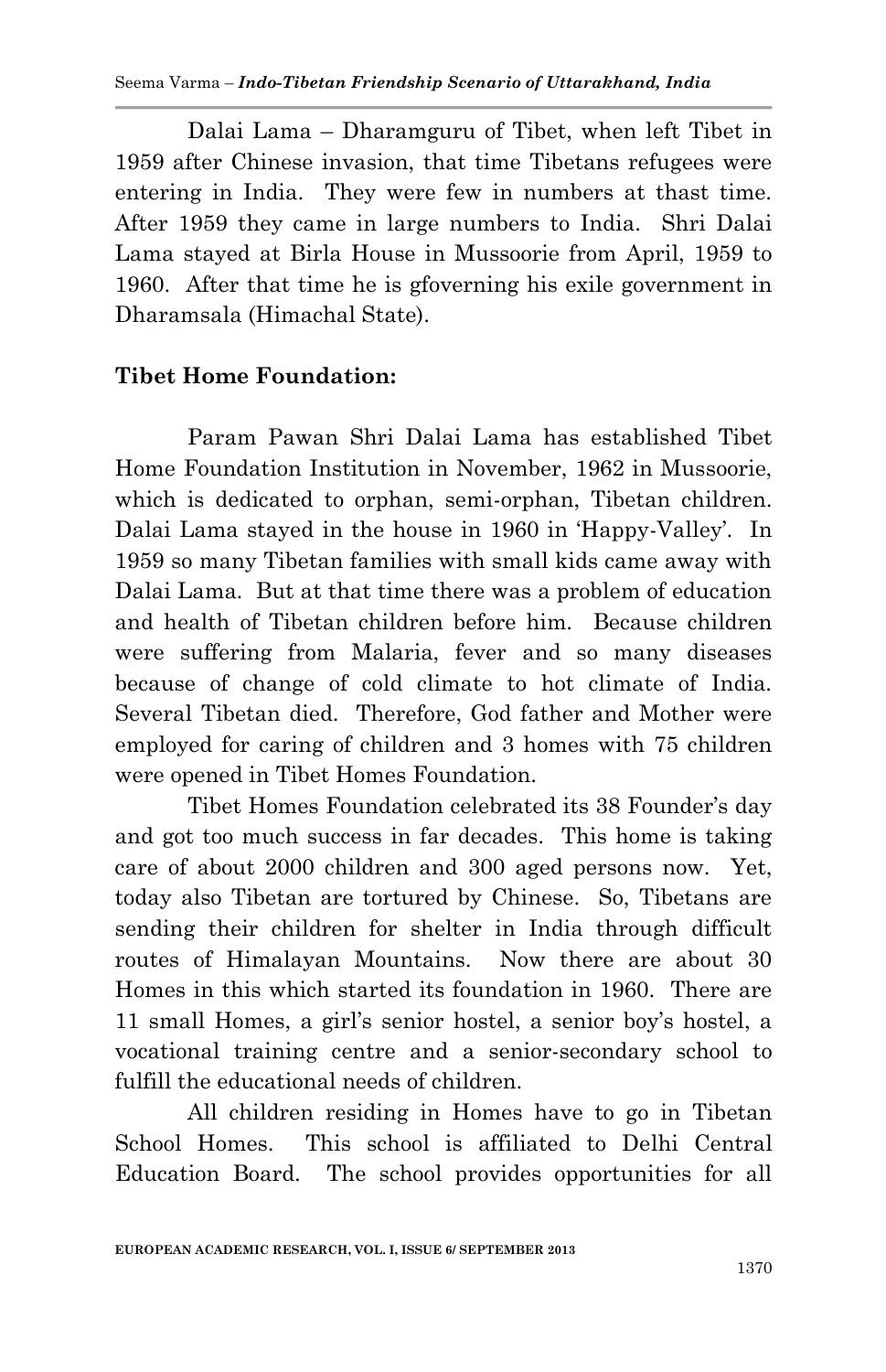developments and students take part in all International-School activities and competitions.

#### **Vocational Training Centre:**

This centre gives three types of vocations to children: Shanka Painting, oil painting, and sewing etc. About more than 100 students used to take training in this centre. The students get livelihood and it helps in keeping alive the Tibetan cultural heritage. Students from here are getting scholarships also for higher studies in India"s various universities. Today, more than 127 students are getting higher education.

This home is registered under Registration Act 1860. Its President is Dalai Lama and Mrs. Indira Gandhi, Sucheta Kriplani, Smt. Luxmi Menon, Richen Dorma Tauring, Sering Dolma yabsi and Dechin Dolma Yapsang were "the founder members'. The financial assistance is given by foreign aid for all of the Institutions.

### **Children Village:**

Tibet Home Foundation has opened a branch of Rajpur, Dehradun for needy children joining Mussoorie. This is called "Children Village". It has a Montessori School and 14 Homes. There is a hostel and secondary school outside of the Village. All Tibetan children used to go in these schools for their educational needs. Now this school is upgraded for higher education.

### **Happy Valley Temple:**

After escaping from Tibet in 1963 Tibetans started construction of a Buddha Temple which was completed in 1964.

Tibetans are today also Tibetan Citizens. They have to be registered every year in local CBI Department. They have to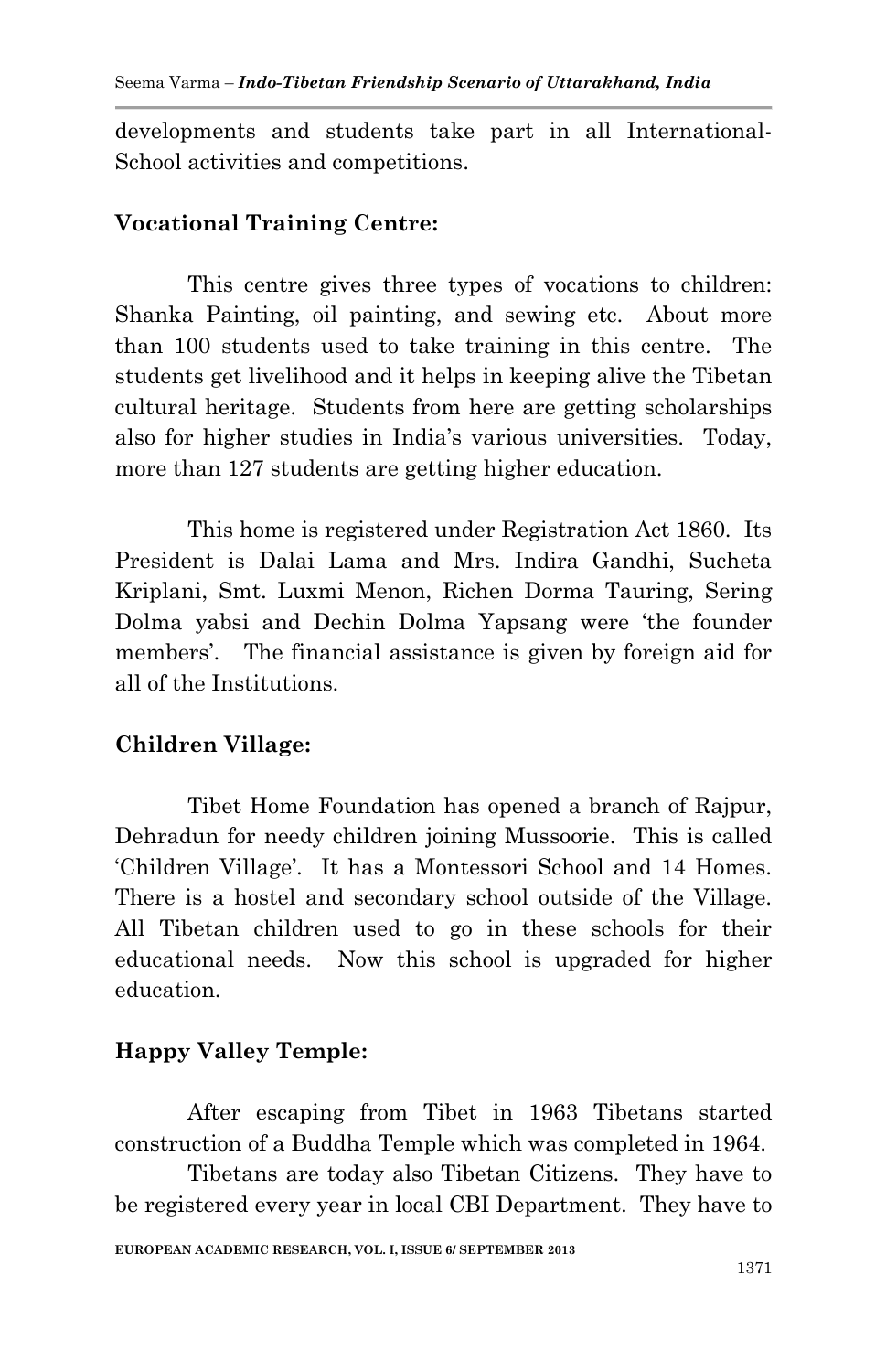take permission from this department for going to another place from here.

### **Dhandup Ling:**

In Dehradun and Mussoorie they have communal colonies such as – Happy Valley Rajpur, Sahastradhara, Clement Town, Manduwala, Herbertpur etc. In 1964 Acharya Vinoba Bhave has donated about 100 acre land in Bhoodan Movement and Dhandhup Ling Colony was founded. Previously it was called 'Tibetan Nehru Memorial Foundation'. There is also a school dispensary and handicraft centre and a child-rearing centre too. There are 3 temples of separate sects of Tibetan Buddha Religion.

### **Tibetan Women Centre:**

In January, 1995, a Tibetan Women centre was founded in a old hired building. Its purpose was to help women for their economic and social development by giving them employment.

In 1973, United High Commission for refugees has built many buildings by purchasing 9 Bigha land. Woolen Carpets, bags, purses, belts etc. are made here. There is a "showroom" also.

## **Old Age Home:**

An old age home was opened for shelter of Tibetan Citizens and now there are 3 Homes conducting by Tibet Homes Foundation. Two shelters are in Rajpur and one in Mussoorie having 50 old aged persons. The persons who cannot get shelter in Home, they are getting economic assistance. The Institution takes care from every sight of these aged persons to do efforts to bring smile on their lips in this fading evenings of their life.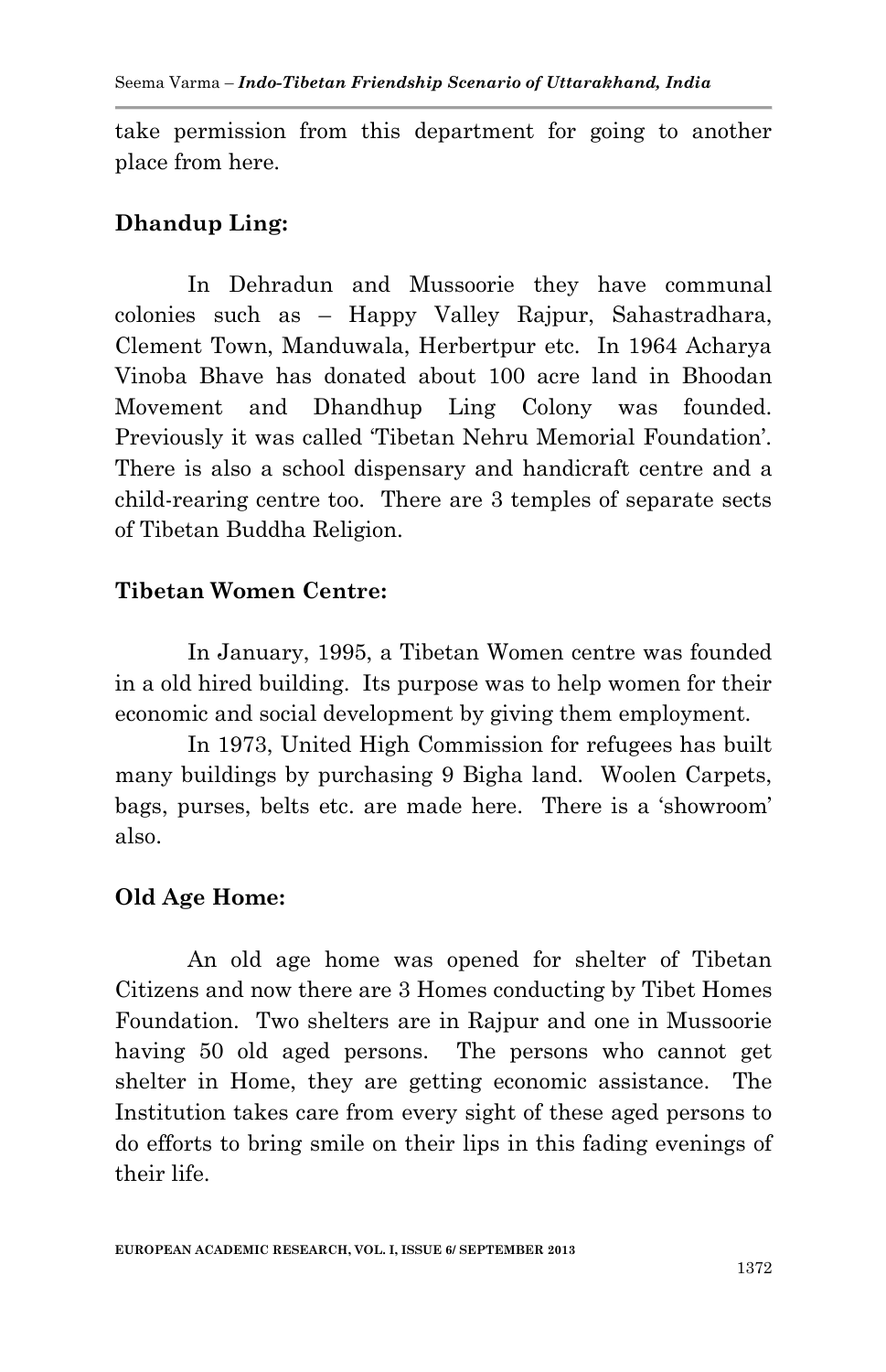#### **Shakya Study Centre:**

There is a great famous study centre of Shakya Sect of Tibetan Buddhism, founded in Rajpur in 1972.

## **Colony:**

A new colony was created in 1977 in Herbertpur on 160 acre land. Here Khera camp is situated in Lakhanwala, Bhauwala and Vikasnagar. A Cooperative Society was also started on 20 November, 1978 to help refugees in getting financial assistance for agriculture and handicrafts. A Dikling Colony was started in 1982 at Sahastradhara Road in Dehradun. This area consists three temples. There is a hospital and dispensary too.

In 1989, a training centre of Handloom was inaugurated. In 1984, Indian Government gave permission for purchasing land to Tibetan Dharamsala Government and distributed Rs. 8,000 to per family to make houses. A Tibet Administrative Officer is also employed in this.

### **Registered Refugee Numbers:**

| about $3,000$ |
|---------------|
| about $2,000$ |
| about $5,000$ |
| about $3,000$ |
| about $5,000$ |
| about $2,000$ |
| about<br>200  |
|               |

### **Conclusion:**

It can be said while concluding Indo-Tibetan Friendship that Buddhism is a symbol of peace and non-voilence. But what happened on 9 July, 2013 in Bodh Gaya (Bihar) India. Prime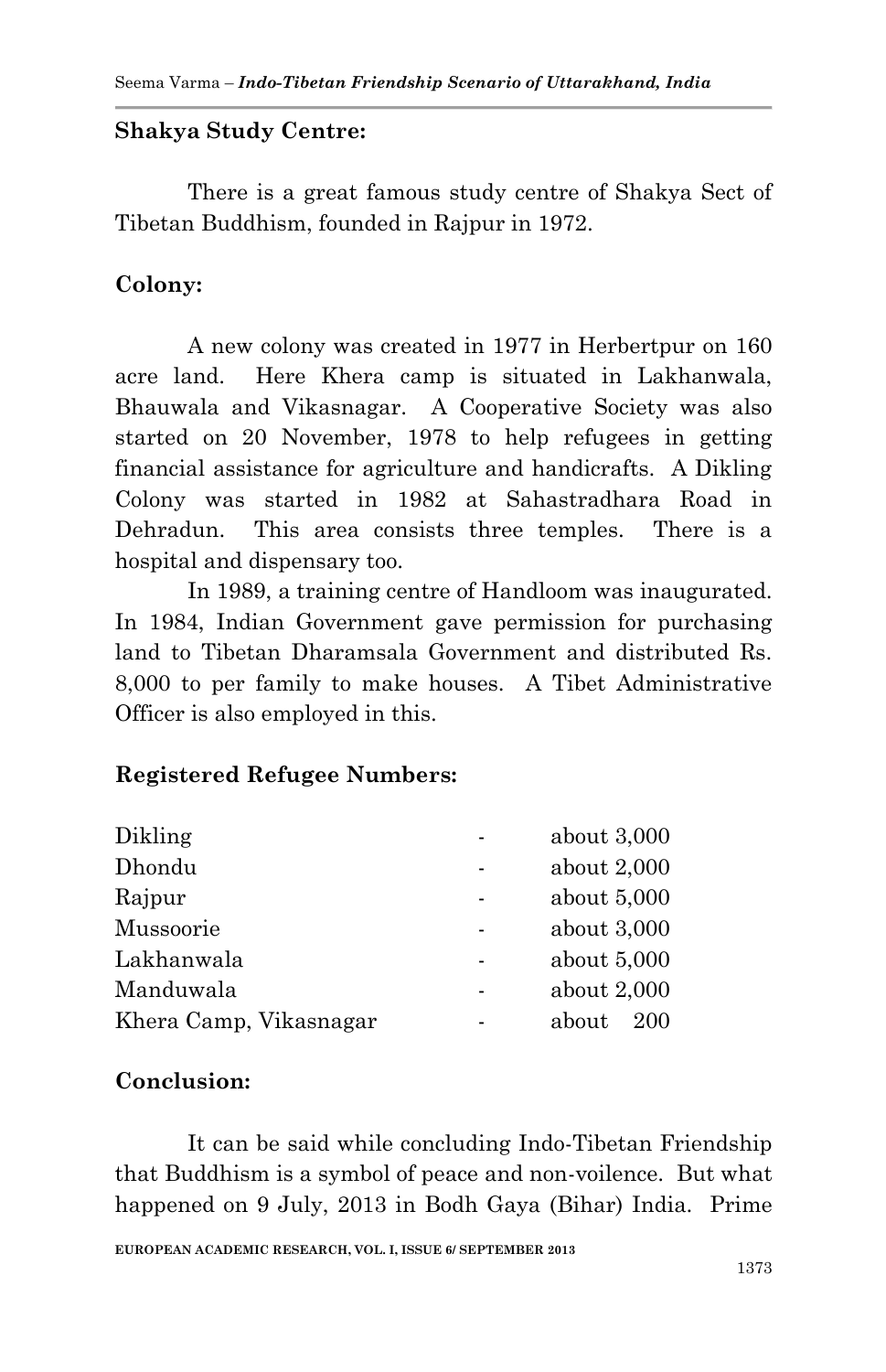Minister Dr. Lamsong Sangey of exiled Tibetan Government came on three days on tour in Mussoorie on 10 July, 2013. He told that Bomb Blast in Maha Bodhi Temple in Bodh Gaya (Bihar), India is a very tragic story. Buddhism believes in peace and non-violence. Tibetan community has full faith upon Bihar and Indian Government. Mahatma Gandhi also gave slogan of peace and non-violence in India to get freedom. Dr. Sangey said that due to Indians only Tibetan community are loiving in India. They are trying to learn the qualities of democracy from here and do studies Buddhism in Nalanda University (Bihar), Sarnath University, Varanasi (U.P.), Jawahar Lal University (Delhi), Shakya Institutions, Dehradun (Uttarakhand) etc. He also said that Buddhists in Laddakh are Indian citizen and according to Indian law they have some human rights. Therefore, they are demanding for Buddha Maths in Laddakh area.

Labsang Sangya addressed the students of Tibetan Foundation and Central School for Tibetan) CST) in Mussoorie. He was welcomed by peoples in Tibetan culture. So, it can be said that history cannot be changed by forcibly attacking on my nation. India Government should take priority to remove Chinese weapons and barracks for maintaining of Tibetans peace zone and which can be done only by an International adjustment.

Myanmar is trying for Democracy. Laskar and JUD are making their soft target to India. But India should make counter game plan and take hard strategy. Surely, the day will come to make Indo-Tibet Friendship stronger without hindrances of China. It will make Tibet free one day. Jai Tibet, Jai Uttarakhand.

Dalai Lama His Holiness often cites a favourite verse, found in the writings of the renowned eight century Buddhist saind Santideva:

> "Far as long as space endures, And for as long as living beings remain, Until then may I too abide,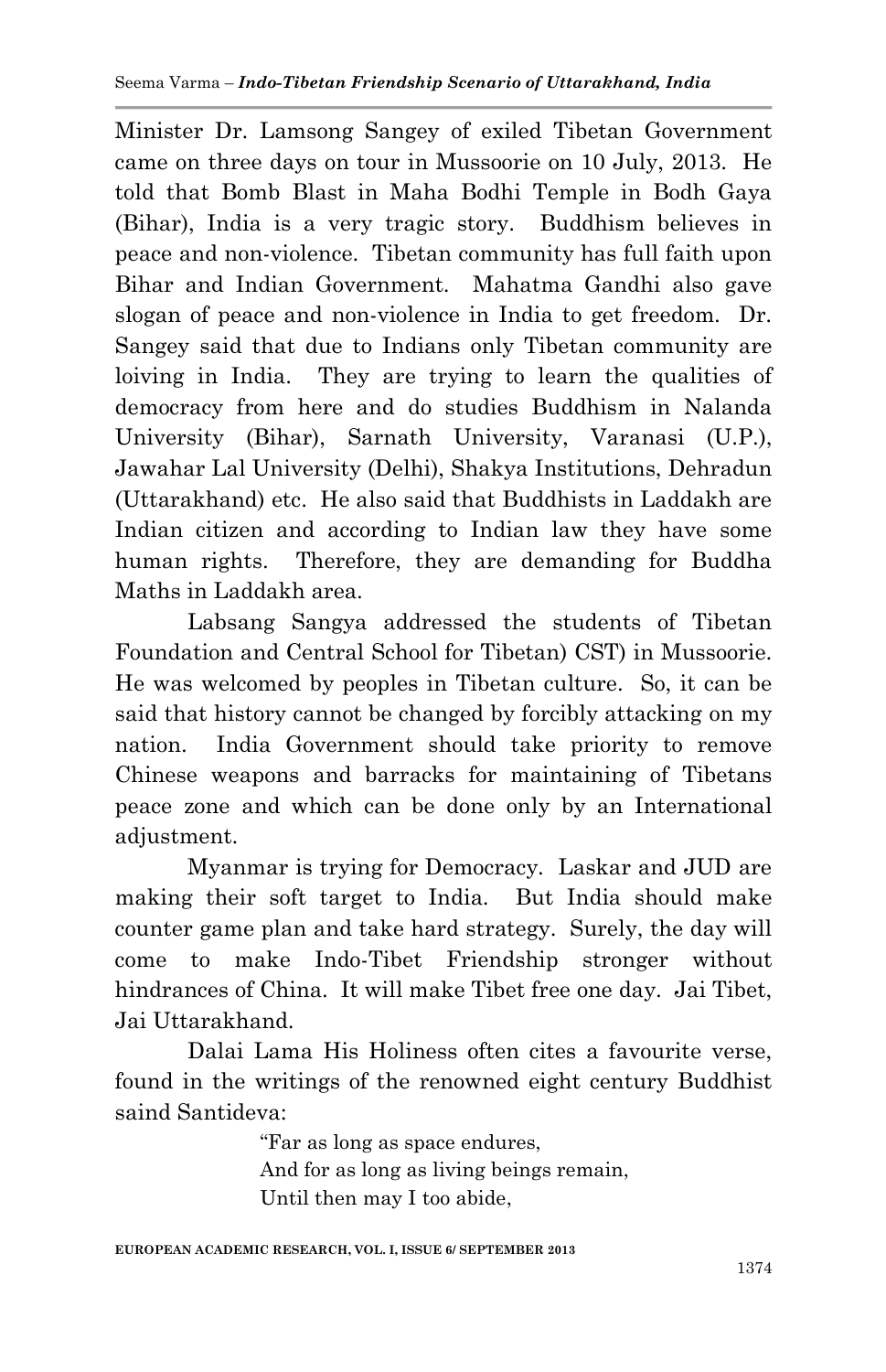Seema Varma – *Indo-Tibetan Friendship Scenario of Uttarakhand, India*

To dispel the misery of the world." This can be concluded for Indo-Tibet Friendship by words of Katiyar:

> "Kaljayi Sabhyata, Waqt ke toofan se kabhi Nasht nahi hoti. Vansanugat pidhiyon ki rakta mein Bhi ghul jati hai. Itihas ke dhamniyon mein, Satat prawahit hone ke liye Manushya ki mukti ki tarah Meri bhi mukti sunischit hai. Jiske liye satat jari hai, Aur rahegi Meri Ahimsak mukti sadhna."

## **BIBLIOGRAPHY**

*\_\_\_\_\_\_\_\_\_\_\_\_\_. A Biography of His Holiness the Dalai Lama*. Documentation Centre, Central Tibetan Administration, Dharmasala (H.P.)

\_\_\_\_\_\_\_\_\_\_\_\_\_. *India – Tibet Friendship Society – Save Himalaya, Support Tibet*. Bulletin, New Delhi.

*\_\_\_\_\_\_\_\_\_\_\_\_\_.* 1995. *Bharat Tibet Maitreyi Sangh Convention*. Lucknow.

\_\_\_\_\_\_\_\_\_\_\_\_\_. 1996. *Tibet's Parliament in Exile*. Tibetan Parliamentary and Policy Research Centre. New Delhi.

Dalai Lama. *Tibet Ke Liye Paanch-Sutri-Shanti Yojana*. Information and International Department, Central Tibetan Secretariat, Dharamsala (H.P.)

Dainik Jagaran. 2013. *Bouddh Dharma Shanti Aur Ahimsa Ka Prateek*.

His Holiness Tenzin Gyatso. 1995. *The fourteenth Dalai Lama – Sixtieth Birthday Celebrations*. New Delhi.